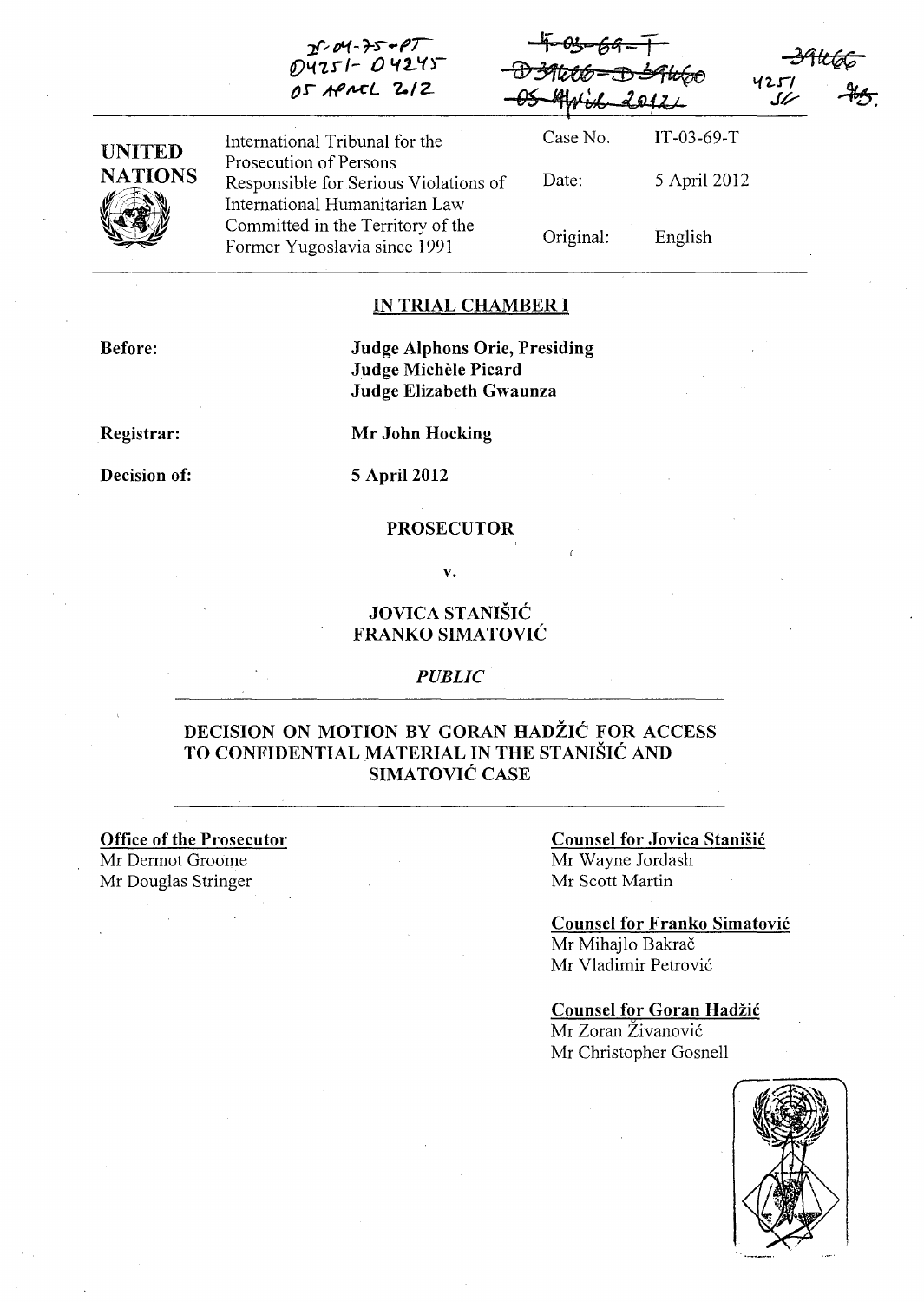$D7 - 04 - 75 - 07$ 



## I. PROCEDURAL HISTORY AND SUBMISSIONS

1. On 2 February 2012, Goran Hadzi6 ("the Applicant") requested access, by his motion ("Motion") pursuant to Articles 21 and 22 of the Statute of the Tribunal and Rules 53, 54, 69, and 75 (G) (i) of the Rules of Procedure and Evidence ("the Rules"), to the following confidential material related to events in Croatia between 1991 and 1993 from the record of the *Stanisic and Simatović* case: (i) confidential documents disclosed pursuant to Rule 66 (A) (i); (ii) transcripts from all closed and private sessions; (iii) confidential exhibits and exhibits not available through the Tribunal's Judicial Database; and (iv) confidential filings and filings not available through the Tribunal's Judicial Database.<sup>1</sup> The Applicant submits that the Prosecution has charged him and the accused Stanišić and Simatović with crimes committed in Croatia between 1991 and 1993 as members of the same joint criminal enterprise.<sup>2</sup>

2. On 16 February 2012, the Prosecution responded specifying that it does not oppose the request for access to certain categories of confidential *inter partes* material provided that the Chamber establishes conditions to preserve the safety of witnesses and guard against improper disclosure to third parties.<sup>3</sup> The Prosecution submits that, in addition to material related to crimes committed in Croatia, material related to Bosnia and Herzegovina and relevant to the joint criminal enterprise could be of assistance in the preparation of the Applicant's defence and invites the Chamber to grant access to all confidential evidence and material in the present case except for crime-base evidence related solely to Bosnia and Herzegovina.<sup>4</sup> In addition, the Prosecution requests that the Chamber provisionally withhold giving access to material provided to the Prosecution on a confidential basis pursuant to Rule 70 of the Rules until consent is granted by the provider, as well as material relating to witnesses who have been granted delayed disclosure or for whom the Prosecution intends to apply for delayed disclosure in the case against the Applicant.<sup>5</sup> It opposes the request concerning *ex parte* material, as the Applicant has failed to meet the higher standard required for such access, and certain categories of material containing sensitive information as lacking evidentiary value. <sup>6</sup>

 $\mathbf{1}$ Defence Motion on behalf of Goran Hadzic seeking access to alI confidential material in *Prosecution v. Staniiic and Simatovic* related to Croatia, 2 February 2012, paras 1-3.

 $\overline{2}$ Motion, paras 6-9.

 $\overline{\mathbf{3}}$ Prosecution Response to Motion of Goran Hadžić for access to confidential material related to Croatia in Motion for Access to Confidential Materials in the *Staniiic and Simatovic* Case, 16 February 2012 ("Prosecution Response"), para. 1.

 $\overline{4}$ Prosecution Response, paras 6-8.

<sup>5</sup> Prosecution Response, paras 9-10.

<sup>6</sup>  Prosecution Response, paras 1, 12-13. The Prosecution has failed to keep its response within the relevant word limit provided for in the Practice Direction on the Length of Briefs and Motions of 16 September 2005 and did not seek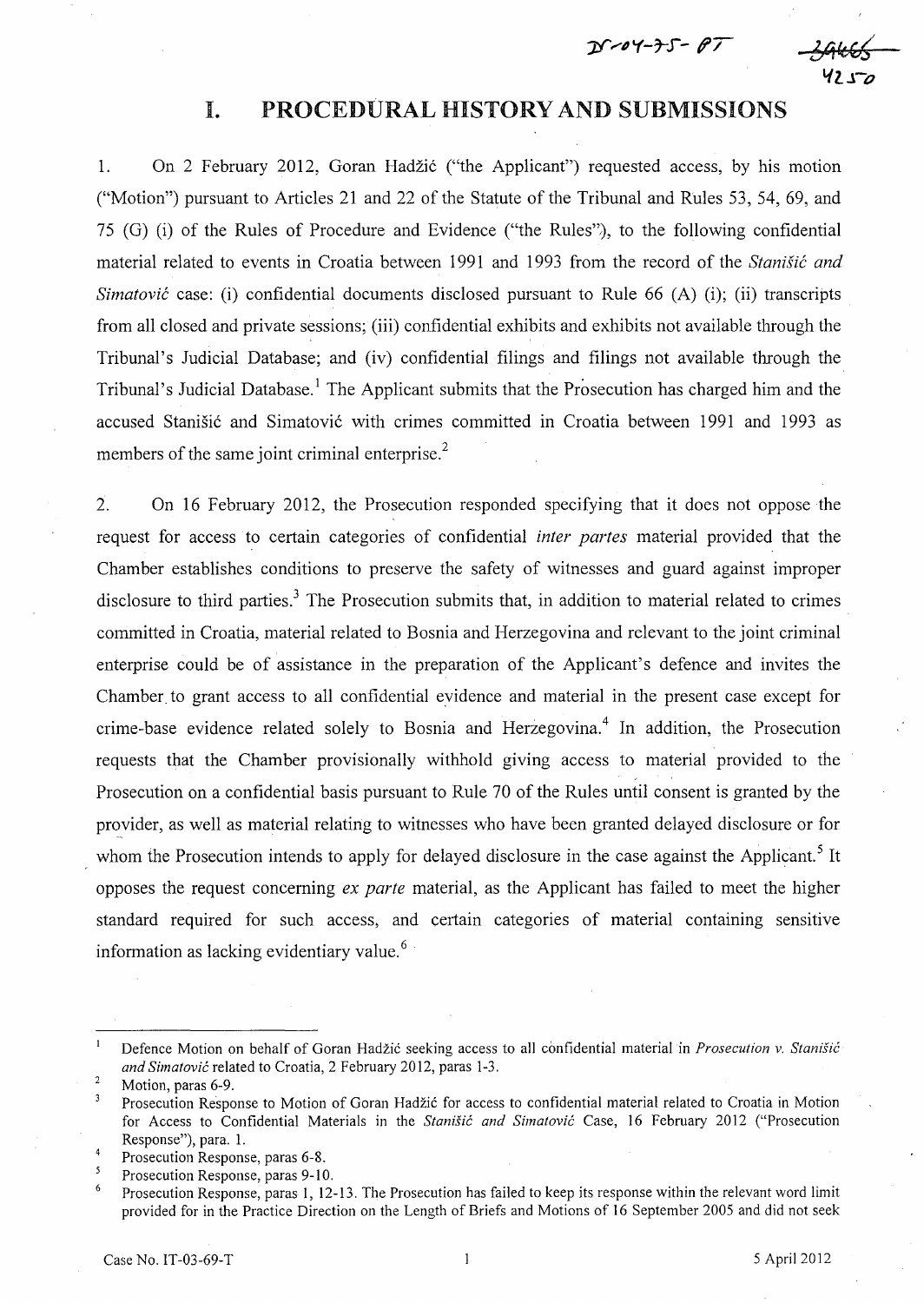$T - 04 - 35 - 07$ 

# II. APPLICABLE LAW

3. The Chamber refers to the law applicable to requests for access to confidential material, as set out in a previous decision.<sup>7</sup>

## **III. DISCUSSION**

4. The Chamber is satisfied that the Applicant has identified the material sought with sufficient specificity and has established a legitimate forensic purpose for gaining access to it. Furthermore, the Chamber is satisfied that there is a good chance that access to such material would materially assist the Applicant in the preparation of his defence. In particular, the Chamber considers that there is a sufficient nexus between the case against the Applicant and the *Stanisic and Simatovic* case due to the considerable temporal and geographic overlap between the cases. There is also a substantial overlap in the membership and purpose of the joint criminal enterprises charged in the two cases. While the Prosecution suggested that the Chamber grant access to material exceeding the geographical scope of the Applicant's request, the Chamber limits its decision to the parameters of the Motion.

5. The Chamber holds that no confidential material admitted into evidence in the present case and provided to the Prosecution or Defence under Rule 70 of the Rules should be disclosed to the Applicant unless the provider of such material has consented to such disclosure. Consequently, the Prosecution and Defence in the present case are instructed to approach providers of such material with a view to obtaining their consent.

6. The Chamber notes that protective measures of delayed disclosure currently in force continue to apply *mutatis mutandis* in the case against the Applicant and are not affected, as such, by the present decision. With regard to material related to witnesses for whom the Prosecution in the *Hadiic* case intends to request delayed disclosure, the Chamber notes that any potential forensic value for the Applicant does not outweigh the consideration that must be given to the safety and protection of victims and witnesses pursuant to Articles 20 (1) and 22 of the Statute and Rule 75 (A) of the Rules. However, any interference with the Applicant's right of access to material with potential forensic value must not exceed what would be strictly necessary in the relevant circumstances. Accordingly, the Chamber considers that access to such material must be withheld at least until the requests for delayed disclosure have been decided upon. The Chamber understands

leave to exceed such limit in advance of its response. In light of the limited extent of the non-compliance, the Chamber has considered the Prosecution's response in its entirety on an exceptional basis.

Decision on Motions of Mićo Stanišić and Stojan Župljanin for Access to all confidential materials in the Stanišić and Simatovic Case, 10 March 2011 ("10 March 2011 Decision"), paras 15-18.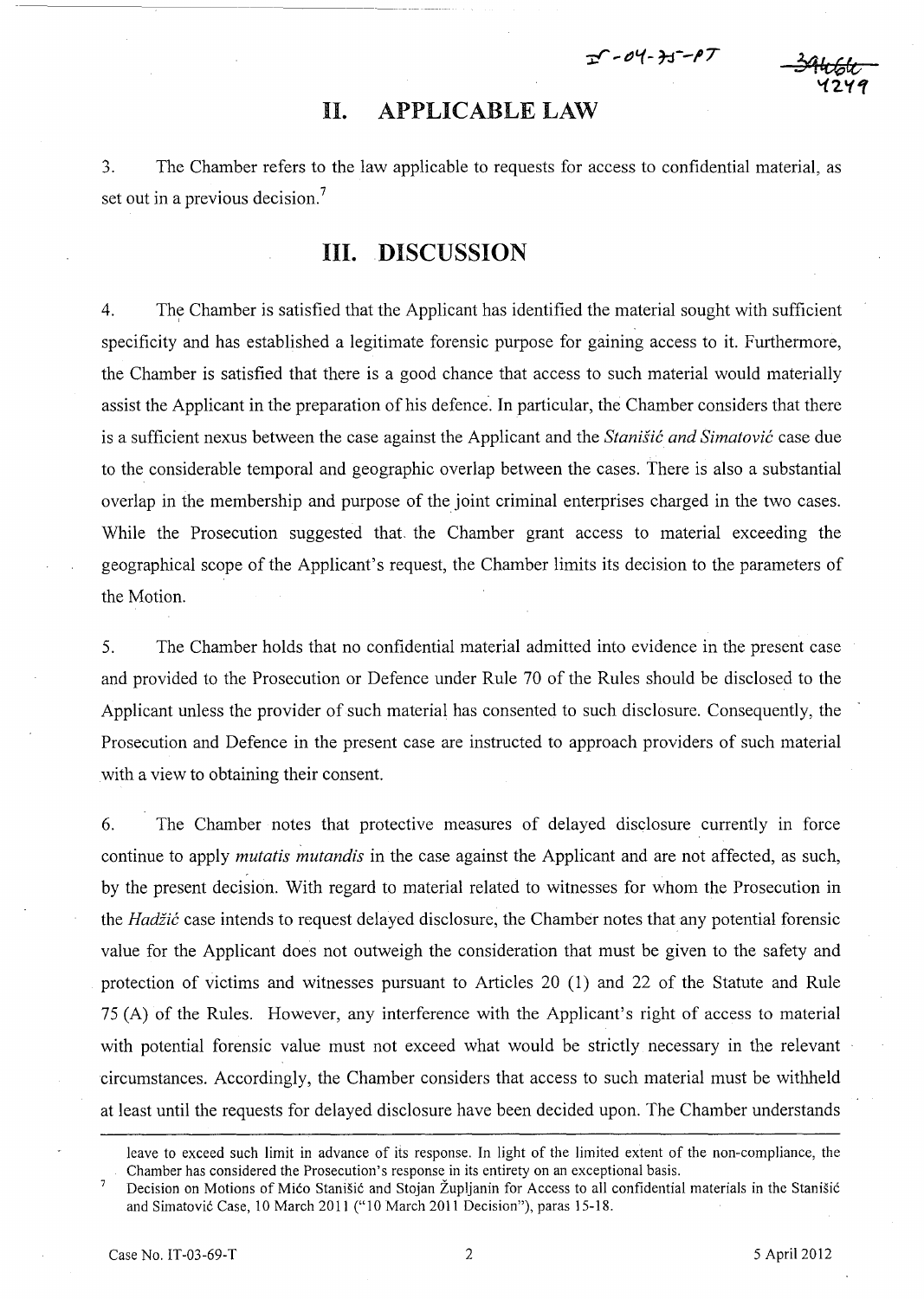$25 - 04 - 75 - 17$ 

that such requests will be made no later than the submission of the Prosecution's 65 fer filings. In the event that the requests are granted, the Applicant can have access to such material following the lapse of the delayed disclosure period specified in the protective measures orders. Alternatively, if the requests are denied the Applicant shall be granted access to the relevant material at that time.

7. The Chamber reiterates its considerations set out in a previous decision that confidential filings or transcripts concerning remuneration, provisional release, fitness to stand trial, weekly reports of the Reporting Medical Officer, Registry submission of expert reports on health issues, notices of non-attendance in court, modalities of trial, protective measures, subpoenas, videoconference links, and orders to redact the public transcript and the public broadcast of a hearing are considered, in principle, not to have sufficient forensic value for access purposes.<sup>8</sup> In the absence of a demonstrated legitimate forensic purpose for the Applicant, the Chamber finds that he should not be granted access to such material.

8. With regard to ex parte and sensitive filings, the Chamber considers that the Applicant has failed to demonstrate a legitimate forensic purpose in this regard and that this part of his request must be denied.

9. In relation to the request for access to confidential material disclosed under Rule 66 (A) (i) of the Rules, the Chamber considers that to the extent that these documents have been admitted into evidence, access to them is granted by way of this decision. To the extent that these documents have not been admitted into evidence, they remain within the Prosecution's domain and any request to gain access thereto should be directed to the Prosecution.

## **IV. DISPOSITION**

10. For the foregoing reasons, pursuant to Rules 54 and 75 of the Rules, the Chamber hereby

**GRANTS** the Motion in part;

**ORDERS** the Prosecution and the Defence, to identify to the Registry, on an ongoing basis, the following inter partes confidential material related to events in Croatia between 1991 and 1993 in the case of Prosecutor v. Stanišić and Simatović, which is not subject to Rule 70, for disclosure to the Applicant:

(i) all closed and private session testimony transcripts;

<sup>10</sup> March 2011 Decision, para. 40.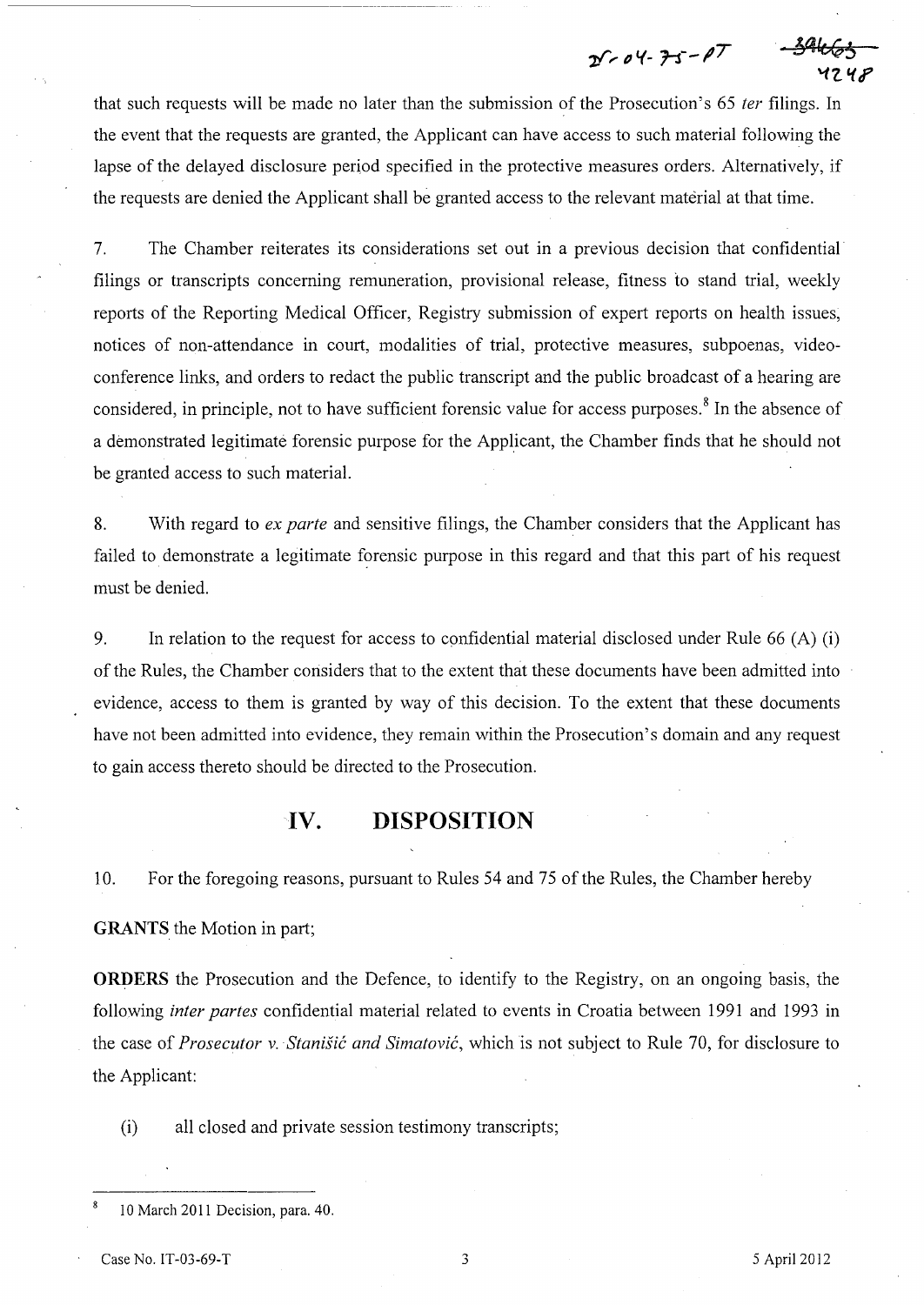- (ii) all confidential exhibits;
- (iii) all confidential filings and submissions (including all confidential Chamber decisions);

 $\mathfrak{I}\Gamma$ -04-) $\mathfrak{I}\cdot\boldsymbol{\rho}\mathcal{T}$ 

(iv) all closed-session hearing transcripts other than testimonies;

**ORDERS** the Prosecution and the Defence to identify without undue delay all confidential material admitted into evidence in the present case that are related to events in Croatia between 1991 and 1993 and are subject to Rule 70 of the Rules, and to contact the providers of such material to seek their consent for disclosure to the Applicant, and, where such consent is given, to notify the Registry thereof;

**ORDERS** that material including documents, audio and video files and/or transcripts and records concerning the following issues should be excluded from the scope of the present decision: remuneration, provisional release, fitness to stand trial, reports of the Reporting Medical Officer, expert reports on health issues submitted by the Registry, notices of non-attendance in court, modalities of trial, protective measures, subpoenas, video-conference links, and orders to redact the public transcript and the public broadcast of a hearing; .

**ALLOWS** the Prosecution to withhold material related to witnesses for whom it intends to request delayed disclosure at least until such requests have been decided upon. To the extent that the requests are denied, such material should be identified as specified above. Alternatively, should the requests be granted, such material should only be identified in accordance with the delayed ' disclosure orders;

**INVITES** the Prosecution and the Defence, if deemed necessary, and without undue delay, to file a request to the Chamber for non-disclosure of specified material, additional protective measures, or redactions before identifying the above material to the Registry;

**REQUESTS** the Registry:

- (i) to disclose to the Applicant, the following material:
	- (a) the confidential, non-Rule 70, material related to events in Croatia between 1991 and 1993 once it has been identified by the Prosecution and Defence in accordance with this decision;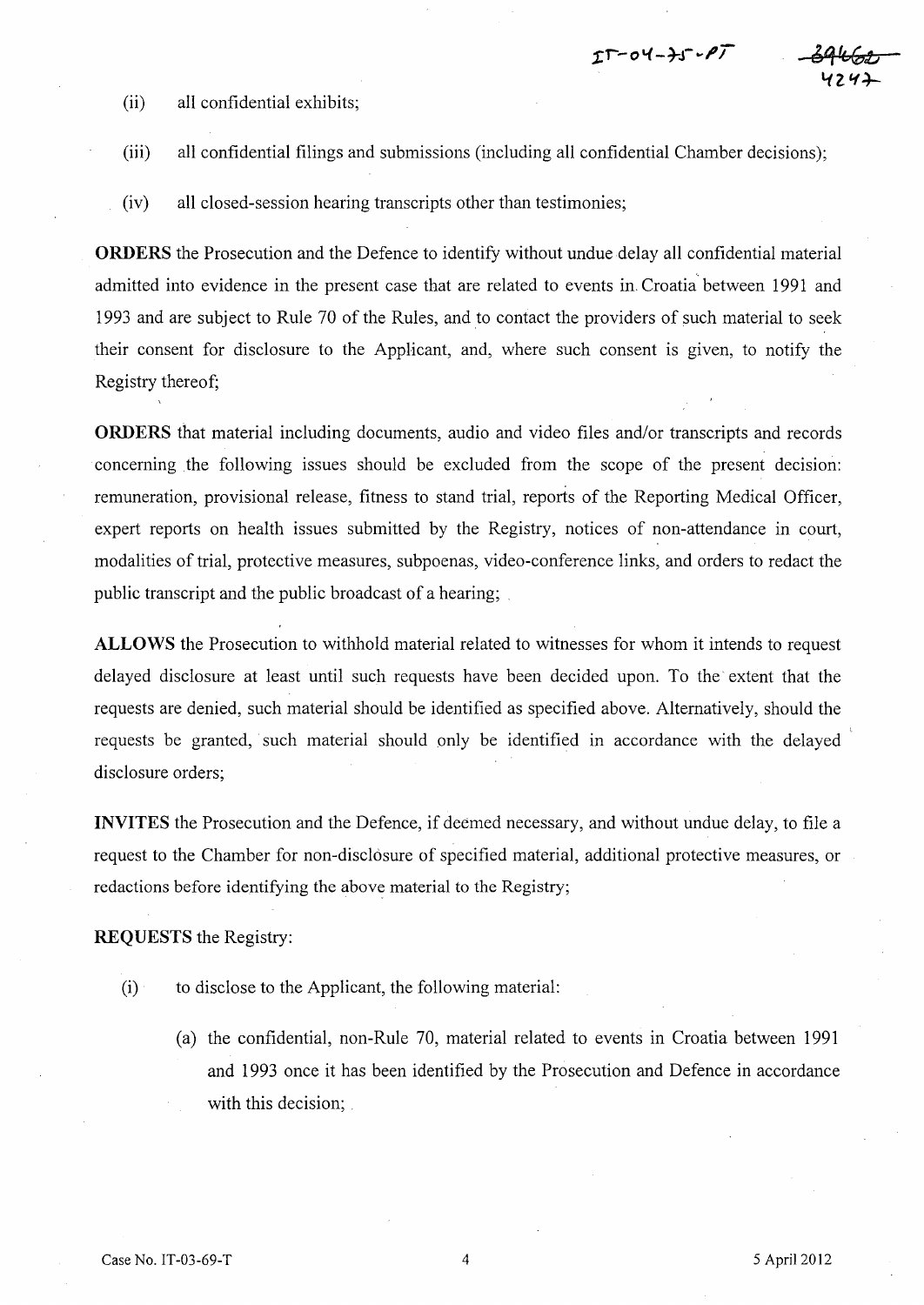$35.04 - 25 - 27$ 

- (b) the Rule 70 material identified as such by the Prosecution and Defence, once notice has been given to the Registry that consent from the Rule 70 providers has been received;
- (ii) to withhold from disclosure to the Applicant, material for which non-disclosure, additional protective measures, or redactions are requested, until the Chamber has issued a decision on the request;

. **ORDERS** the Applicant, if disclosure to specified members of the public is directly and specifically necessary for the preparation and presentation of his case, to file a motion to the Chamber seeking such disclosure. For the purposes of the present decision, reference to the. "public" includes all persons, governments, organisations, entities, associations, and groups other than the Judges of the Tribunal, the staff of the Registry, the Prosecutor and his representatives, and the Applicant, his Counsel and any persons involved in the preparation of his case who have been instructed or authorised by the Applicant and/or his Counsel to have access to confidential material from this case. "The public" also includes, without limitation, family members, and friends of the Applicant; accused and defence counsel in other cases or proceedings before the Tribunal; journalists and the media;

**ORDERS** that if, for the purposes of the preparation of the Applicant's defence, confidential material is disclosed to the public  $-$  pursuant to prior authorisation by the Chamber  $-$  any person to whom disclosure of the confidential material is made shall be informed. that he or she is forbidden to copy, reproduce or publicise, in whole or in part, any confidential information or to disclose it to any other person, and further that, if any such person has been provided with such information, he or she must return it to the Applicant or his Counsel as soon as the information is no longer needed for the preparation of his defence;

**ORDERS** that the Applicant, his Counsel and any persons involved in the preparation of the case who have been instructed or authorised by the Applicant and/or his Counsel to have access to the confidential material from this case, and any other persons for whom disclosure of the sought material is granted by a separate decision, shall not:

(i) disclose to any members of the public the names of witnesses, their whereabouts, transcripts of witness testimonies, exhibits, or any information which would enable witnesses to be identified and would breach the confidentiality of any protective measures already in place;